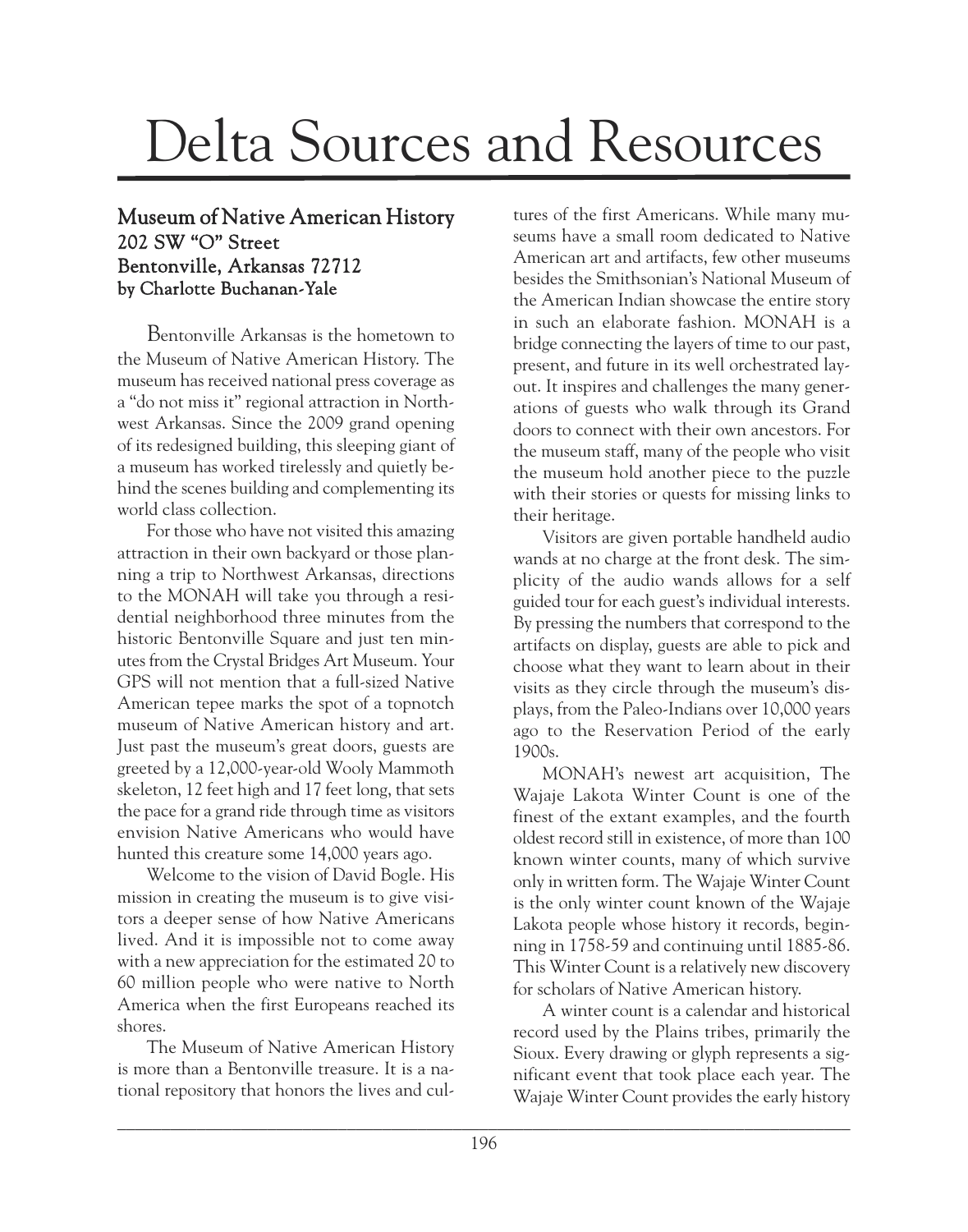of the Southern Teton Lakota tribes. In terms of American History, the winter count records of the Yanktonais and Lakota are invaluable because they chronicle the memories of the only eye witnesses to early events on the High Plains. Historians, climatologists, epidemiologists, demographers, and astronomers may all explore these unique documents for information that is available in no other form.

Originally tanned leather, either buffalo or elk robe, was the material on which the chronicles were inscribed, but when the large game animals of the Plains were wiped out by encroaching Euro-Americans, and as new materials—cloth, paper, watercolor paints, inks, graphite and colored pencils—became available to the Lakota, an early project in many tribal groups was to transfer their important chronicles onto these newer materials. For this reason, many surviving winter counts are drawn on muslin cloth, others on loose paper, or in ledger books.

The winter counts were in the care of the designated band historian, The Keeper. At the time of the first snow fall each winter, a council of tribal leaders would assemble, discuss events of the previous year, then select the most important one for the Keeper to add to their winter count. Later still, elderly Keepers or their family members were interviewed, and brief descriptive sentences for each year in the record might be written out in longhand, or typed. The majority of the records which have survived are in the latter form, a modern equivalent of the ancient winter recitations, which were simply spoken to an audience.

If the leather robe on which the winter count was inscribed became damaged or worn,



The Museum of Native American History, Bentonville, Arkansas Photograph courtesy of the Museum of Native American History